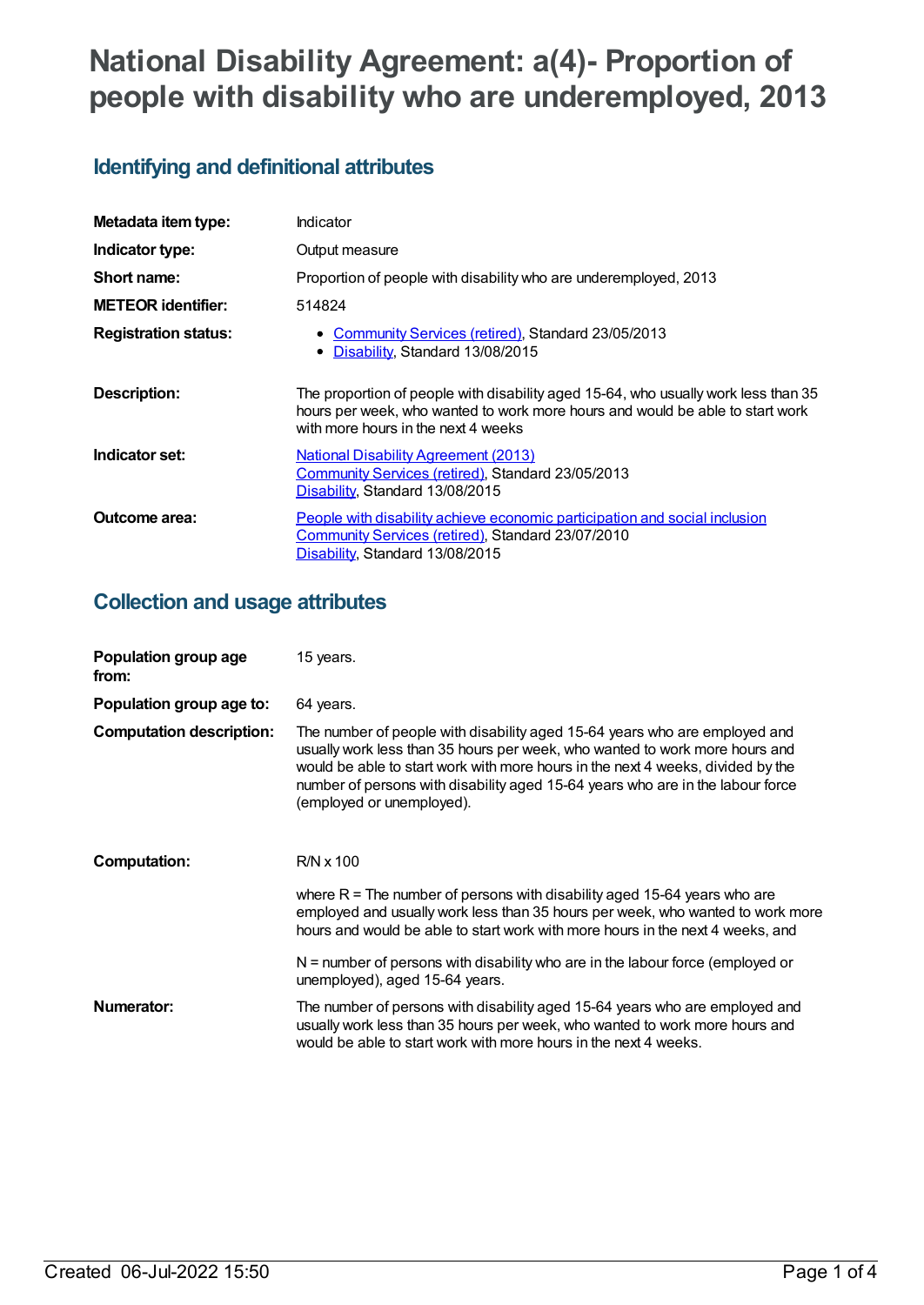#### **Data Element**

Cared Accommodation indicator.

**Data Source**

ABS Survey of [Disability,](https://meteor.aihw.gov.au/content/445288) Ageing and Carers (SDAC), 2009

**Data Element / Data Set**

#### **Data Element**

Disability identifier.

**Data Source**

ABS Survey of [Disability,](https://meteor.aihw.gov.au/content/445288) Ageing and Carers (SDAC), 2009

**Data Element / Data Set**

[Person—labour](https://meteor.aihw.gov.au/content/270112) force status, code N

**Data Source**

ABS Survey of [Disability,](https://meteor.aihw.gov.au/content/445288) Ageing and Carers (SDAC), 2009

**Data Element / Data Set**

[Person—age,](https://meteor.aihw.gov.au/content/303794) total years N[NN]

**Data Source**

ABS Survey of [Disability,](https://meteor.aihw.gov.au/content/445288) Ageing and Carers (SDAC), 2009

**Data Element / Data Set**

Person [\(employed\)—hours](https://meteor.aihw.gov.au/content/314817) worked, total hours NNN

**Denominator:** Number of persons with disability who are in the labour force (employed or unemployed), aged 15-64 years.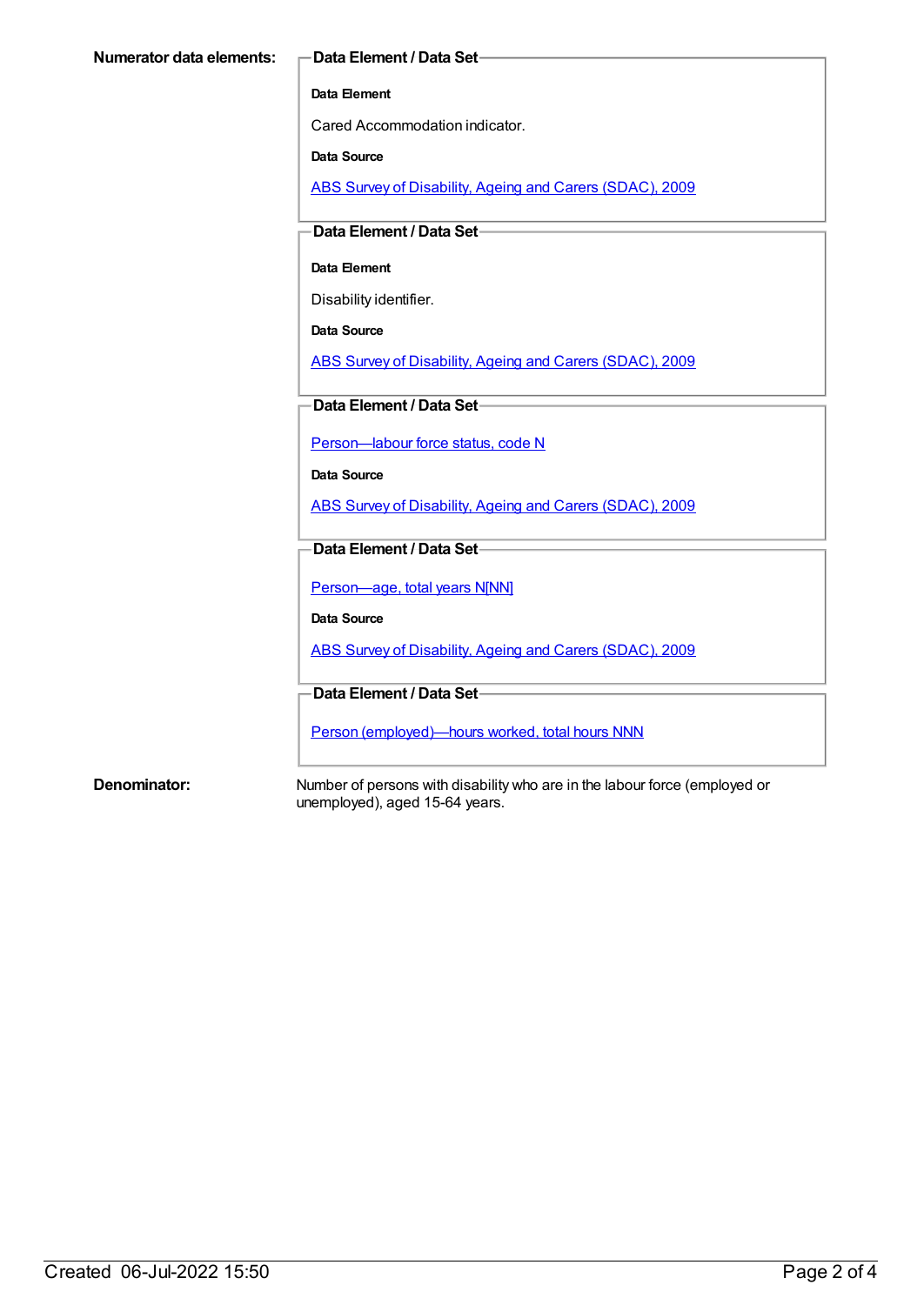| Denominator data<br>elements: | Data Element / Data Set-                                 |
|-------------------------------|----------------------------------------------------------|
|                               | Data Element                                             |
|                               | Cared accommodation identifier                           |
|                               | Data Source                                              |
|                               | ABS Survey of Disability, Ageing and Carers (SDAC), 2009 |
|                               | Data Element / Data Set-                                 |
|                               | Data Element                                             |
|                               | Disability identifier                                    |
|                               | Data Source                                              |
|                               | ABS Survey of Disability, Ageing and Carers (SDAC), 2009 |
|                               | Data Element / Data Set-                                 |
|                               | Person-labour force status, code N                       |
|                               | <b>Data Source</b>                                       |
|                               | ABS Survey of Disability, Ageing and Carers (SDAC), 2009 |
|                               | Data Element / Data Set-                                 |
|                               | Person-age, total years N[NN]                            |
|                               | Data Source                                              |
|                               | ABS Survey of Disability, Ageing and Carers (SDAC), 2009 |

| Disaggregation: | Data not available for this measure. Data is anticipated to be available for the first |
|-----------------|----------------------------------------------------------------------------------------|
|                 | time from the 2012 SDAC.                                                               |

## **Representational attributes**

| <b>Representation class:</b> | Percentage |
|------------------------------|------------|
| Data type:                   | Real       |
| Unit of measure:             | Person     |
| Format:                      | N[NN.N]    |
|                              |            |

## **Indicator conceptual framework**

| <b>Framework and</b> | <b>Employment and labour force participation</b> |
|----------------------|--------------------------------------------------|
| dimensions:          |                                                  |

#### **Data source attributes**

| Data sources: | Data Source                                              |
|---------------|----------------------------------------------------------|
|               | ABS Survey of Disability, Ageing and Carers (SDAC), 2009 |
|               | Frequency                                                |
|               | Data custodian                                           |
|               | Australian Bureau of Statistics                          |